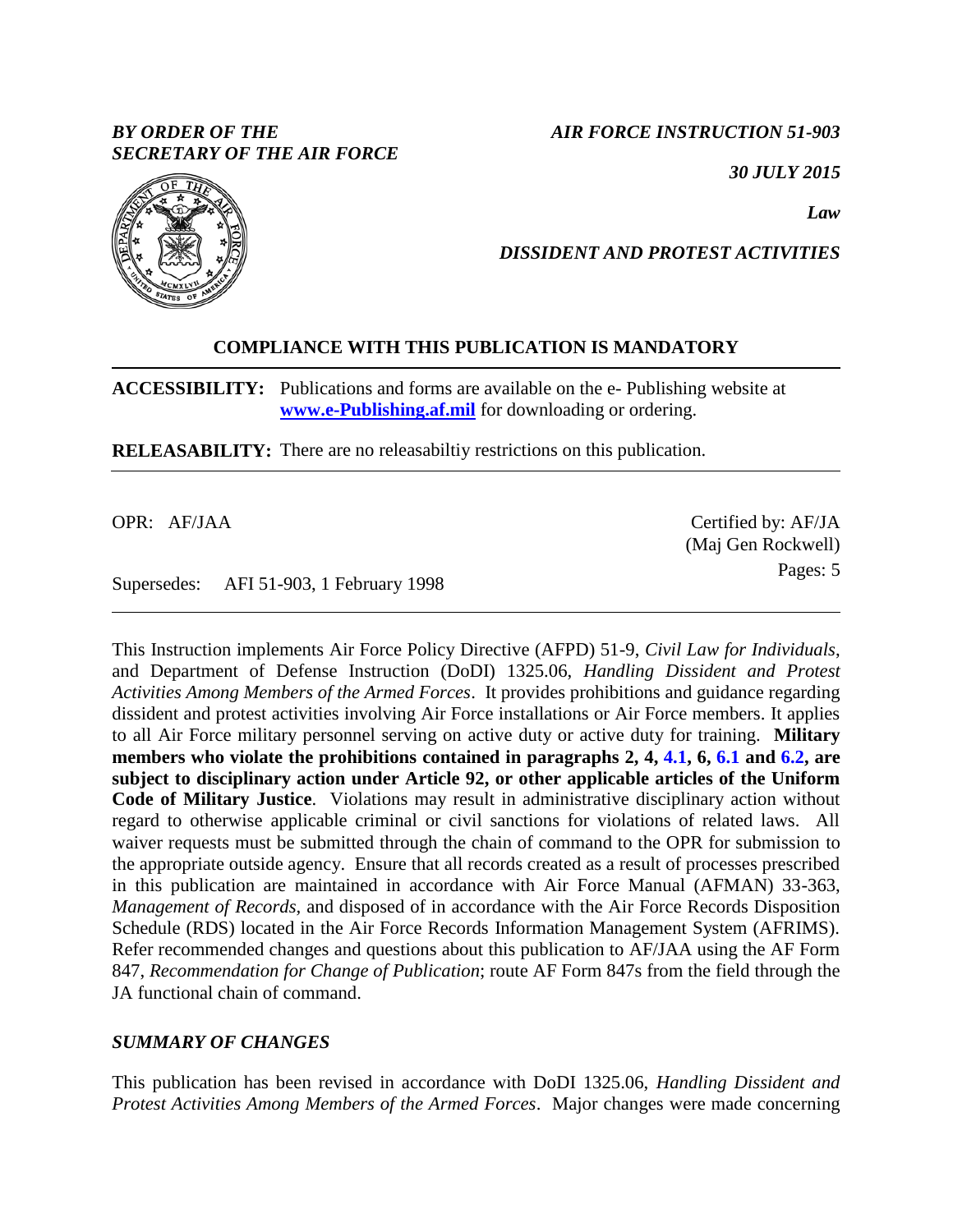off-limits action; prohibited activities; activities constituting active participation; and new guidance on the functions of command.

**1. Authority and Responsibility of Commanders.** Air Force commanders have the inherent authority and responsibility to take action to ensure the mission is performed and to maintain good order and discipline. This authority and responsibility includes placing lawful restrictions on dissident and protest activities.

1.1. Air Force commanders must preserve the service member's constitutional right of expression to the maximum extent possible, consistent with good order, discipline, and national security.

1.2. No commander should be indifferent to conduct that, if allowed to proceed unchecked, would impair the effectiveness of his or her unit.

1.3. To properly balance these interests, commanders must exercise calm and prudent judgment and should consult with their staff judge advocates. In appropriate cases, commanders may find it advisable to confer with higher authority before initiating action to restrict manifestations of dissent.

**2. Writing for Publications.** Air Force members may not write for unofficial publications, including blogs and other electronic social media journalistic forums, during duty hours. While unofficial publications, such as "underground newspapers," are not prohibited, they may not be produced using government or non-appropriated fund property or supplies on or off-duty. If such a publication contains language, the utterance of which is punishable by the Uniform Code of Military Justice or other Federal laws, those members involved in printing, publishing, or distributing such materials are subject to discipline for such infractions. Merely hosting a blog or other electronic social media journalistic forum does not rise to the level of publishing or distributing the comments that third parties may post there. However, if said media forum routinely receives comments that adversely impact mission accomplishment (e.g., degrades morale, good order, and discipline) then the hosting Air Force member may be ordered to remove the degrading comments or cease and desist from maintaining said media forum. Members who violate these prohibitions are subject to disciplinary action under Article 92, in addition to any other appropriate articles of the Uniform Code of Military Justice.

**3. Off-limits Action.** Action may be initiated under AFJI 31-213, *Armed Forces Disciplinary Control Boards and Off-Installation Liaison and Operations*, to place establishments "off limits" when, for example, activities taking place include counseling, encouraging or inciting members of the Armed Forces to refuse to perform their duty or to desert, or involve acts with a significant adverse effect on health, welfare, or morale of military members.

**4. Prohibited Activities.** Military personnel must reject participation in organizations that advocate or espouse supremacist, extremist, or criminal gang doctrine, ideology, or causes, including those that advance, encourage, or advocate illegal causes; attempt to create illegal discrimination based on race, color, gender, religion, national origin, or ethnic group; advocate the use of force or violence; or otherwise engage in the effort to deprive individuals of their civil rights. Members who violate this prohibition are subject to disciplinary action under Article 92, in addition to any other appropriate articles of the Uniform Code of Military Justice.

<span id="page-1-0"></span>4.1. Active participation, such as publicly demonstrating or rallying, fund raising, recruiting and training members, organizing or leading such organizations, knowingly wearing gang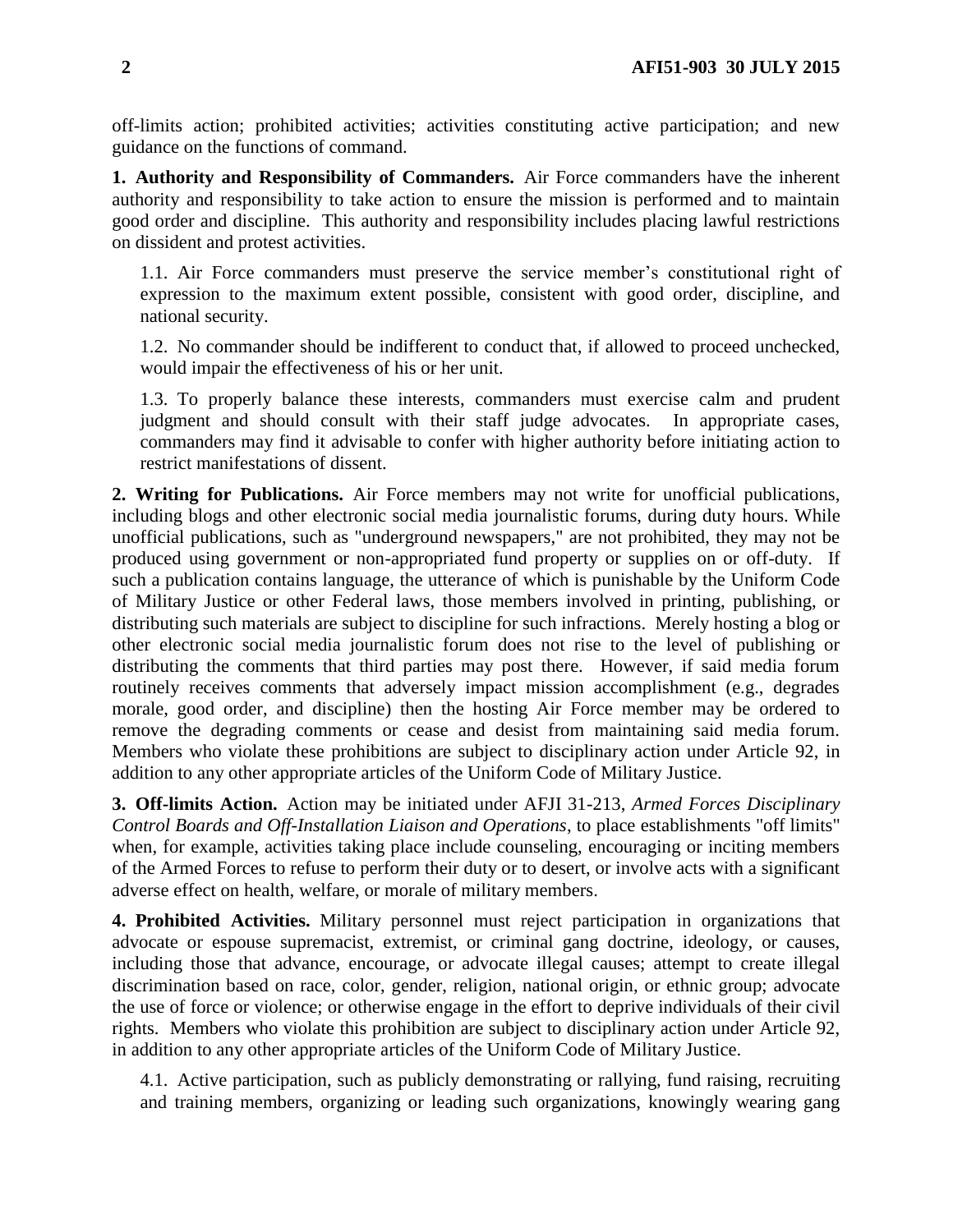colors or clothing; having tattoos or body markings associated with such gangs or organizations, or otherwise engaging in activities in relation to such organizations or in furtherance of the objectives of such organization that the commander concerned finds to be detrimental to good order, discipline, or mission accomplishment, is incompatible with military service and prohibited. Members who violate this prohibition are subject to disciplinary action under Article 92, in addition to any other appropriate articles of the Uniform Code of Military Justice.

4.1.1. Mere membership in the type of organization enumerated is not prohibited. However, membership must be considered in evaluating or assigning members (AFI 36- 2406, *Officer and Enlisted Evaluation Systems*; and AFI 36-2706, *Equal Opportunity Program, Military and Civilian*).

4.1.2. A supremacist organization is characterized by having a fundamental tenet of its nature that particular members of one race, color, gender, national origin, or ethnic group are genetically superior to others. Membership is usually restricted to those belonging to that particular race, color, gender, national origin, or ethnic group.

4.1.3. An extremist organization is characterized by members sharing a common belief in a particular ideology or viewpoint, which might otherwise be politically or socially acceptable, but that espouse the use or threat of force or violence to obtain their goals.

4.1.4. A commander's best tool for identifying whether or not a particular organization is a recognized criminal gang is the FBI's National Gang Assessment. The latest assessment may be found at **[http://www.fbi.gov/stats-services/publications/2011](http://www.fbi.gov/stats-services/publications/2011-national-gang-threat-assessment) [national-gang-threat-assessment](http://www.fbi.gov/stats-services/publications/2011-national-gang-threat-assessment)**. This assessment is periodically updated so users should verify that they are accessing the FBI's most recent report. However, this publication may be supplemented, with Air Force Office of Special Investigations (AFOSI) input, at any level, to locally augment the list of recognized criminal gangs.

4.2. Commanders are authorized to use the full range of administrative procedures, including separation or appropriate disciplinary action against military personnel who actively participate in such groups.

4.3. It is a function of command to be vigilant about the existence of the type of activities enumerated above. Commanders should intervene early, primarily through counseling, when observing such signs even though the signs may not rise to active advocacy or active participation or may not threaten good order and discipline, but only suggest such potential. Active use of investigative authority to include a prompt and fair complaint process, and the use of administrative powers, such as non-punitive counseling, and performance evaluations should be used to deter such activities. The goal of early intervention is to minimize the risk of future prohibited activities.

4.3.1. Examples of such signs, which, in the absence of the active advocacy or active participation, could include mere membership in criminal gangs and other organizations covered under paragraph 5. Signs could also include possession of literature, or visiting websites, associated with such gangs or organizations, or with related ideology, doctrine, or causes. While mere membership, possession of literature or visiting such websites on a non-Government computer normally is not prohibited, it may merit further investigation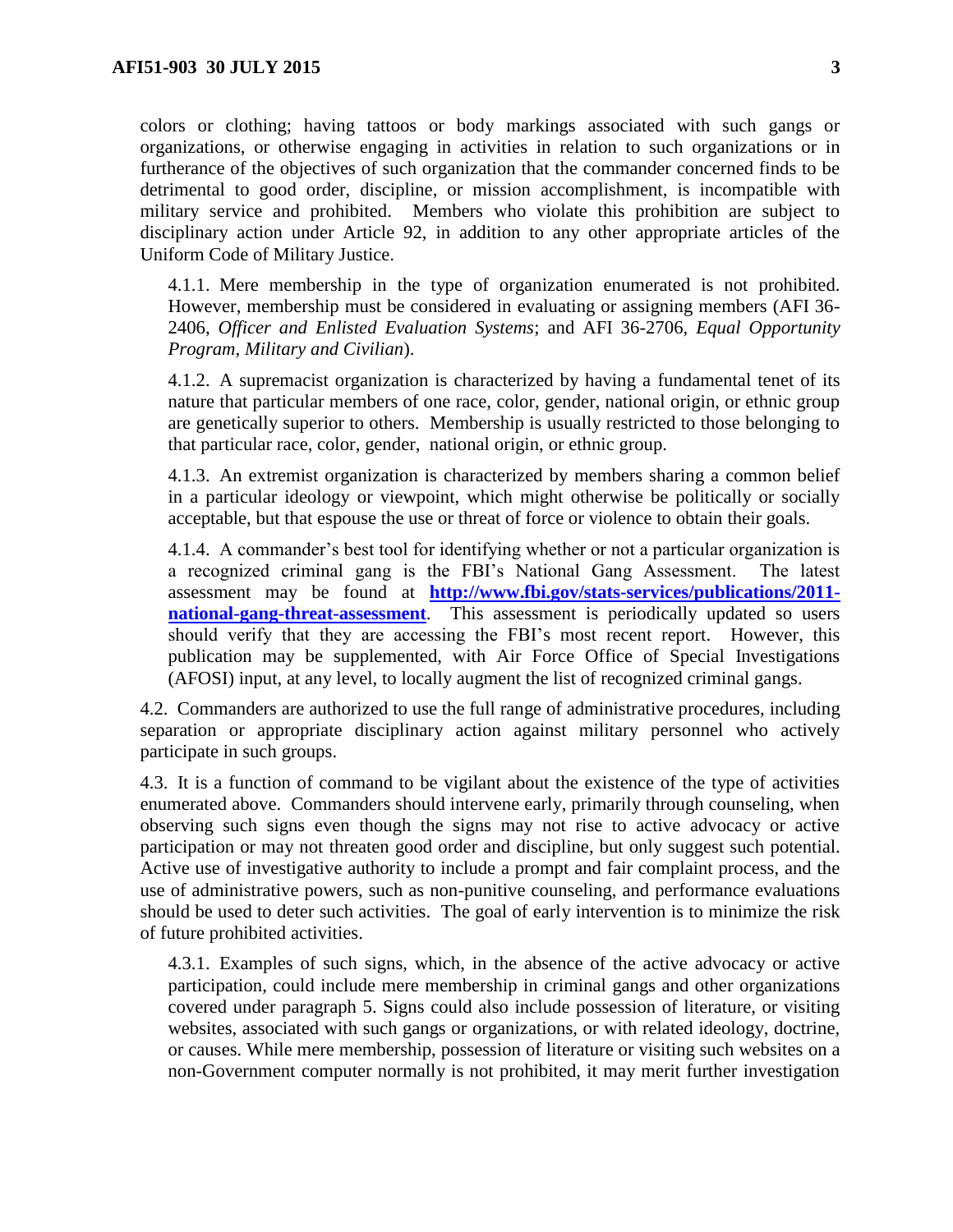and possibly counseling to emphasize the importance of adherence to the Department's values and to ensure that the Service member understands what activities are prohibited.

**5. Training Policy on Prohibited Activities.** The policy on prohibited activities shall be included in initial active duty training, pre-commissioning training, professional military education, commander training, and other appropriate Air Force programs.

**6. Demonstrations and Similar Activities.** Demonstrations or other activities within an Air Force installation, which could result in interference with or prevention of the orderly accomplishment of a mission of the installation or which present a clear danger to loyalty, discipline, or morale of members of the Armed Forces, are prohibited. Members who violate this prohibition are subject to disciplinary action under Article 92, in addition to any other appropriate articles of the Uniform Code of Military Justice.

<span id="page-3-0"></span>6.1. It is a crime for any person to enter a military installation for any purpose prohibited by law or unlawful regulation, or for any person to enter or reenter an installation after having been barred by order of the installation commander (AFI 31-101, *Integrated Defense*; 18 U.S.C. 1382).

<span id="page-3-1"></span>6.2. Air Force members are prohibited from participating in demonstrations when they are on duty, when they are in a foreign country, when they are in uniform, when their activities constitute a breach of law and order, or when violence is likely to result. Members who violate this provision are subject to disciplinary action under Article 92 of the Uniform Code of Military Justice.

6.3. The distribution or posting of printed or written materials on Air Force installations is prohibited without prior approval of the installation commander or delagatee.

**7. Military Grievances.** The right of Air Force members to complain and request redress of their grievances against actions of their commanders is protected by Article 138, UCMJ (AFI 51- 904, *Complaints of Wrongs Under Article 138, Uniform Code of Military Justice*) and by the Inspector General Complaints Resolution System (AFI 90-301, *Inspector General Complaints Resolution*). Military personnel may also petition or present a grievance to any member of Congress without fear of reprisal. An open door policy for complaints is a basic principle of good leadership. Commanders should ensure that adequate procedures exist locally for identifying complaints and taking necessary corrective actions.

> CHRISTOPHER F. BURNE Lieutenant General, USAF The Judge Advocate General